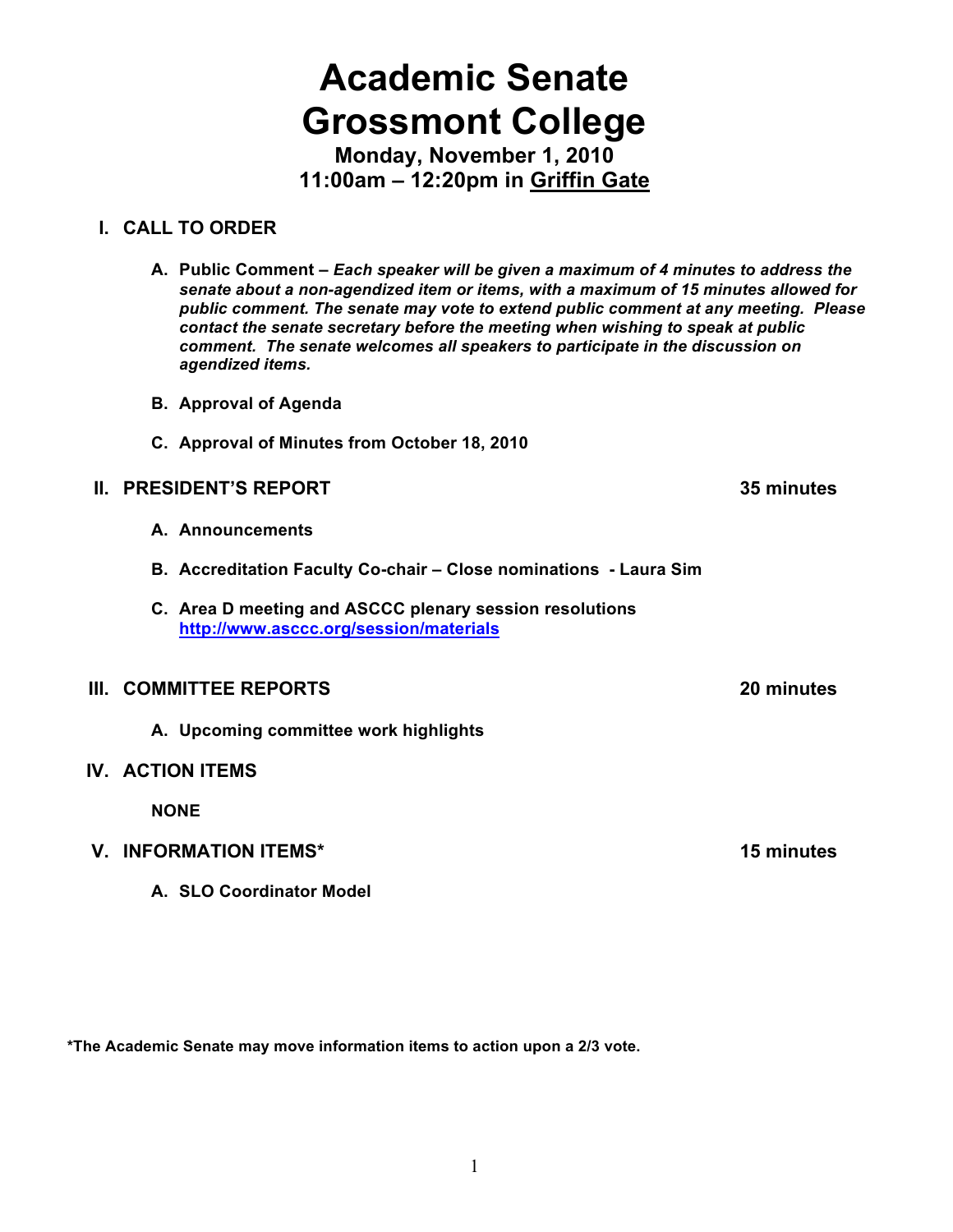## **Academic Senate Grossmont College**

#### **Minutes of the Academic Senate – October 18, 2010**

#### **MEETING ATTENDANCE:**

| X | Chris Hill (President)                |          | Joe Orate (Culinary Arts)               |   | Edda Temoche-Weldele (Foreign Lang)                |
|---|---------------------------------------|----------|-----------------------------------------|---|----------------------------------------------------|
|   | P.J. Ortmeier (AOJ)                   |          | James Foran (Culinary Arts)             | X | Robert Henry (History)                             |
|   | Lance Parr (AOJ)                      | X        | Kathy Meyer (Dance) -Fall               | X | Devon Atchison (History-Sen Officer)               |
| X | Tina Young (AOJ)                      |          | David Mullen (Dance) - Spring           | X | Angela Feres (History)                             |
| X | Jennifer Carmean (ASL)                |          | TBD (P/T Senate Officer @large)         | X | Priscilla Rogers (Inter Bus)                       |
|   | Jamie Gould (ASL)                     | X        | David Milroy (Divisional Senator AHLGC) | X | Patty Morrison (Library)                           |
| X | Israel Cardona (Behav Sci)            | $\times$ | Ann Bryan (Divisional Senator CTE/WD)   | X | Julie Middlemas (Library)                          |
| X | Gregg Robinson (Behav Sci)            |          | <b>TBD</b><br>(Divisional Senator ESBS) | X | Jenny VandenEynden (Math)                          |
| X | Rob Fargo                             |          | <b>TBD</b><br>(Divisional Senator LR)   | X | Susan Working (Math)                               |
|   | Virginia Dudley (Bio Sci)             | X        | Mike Lambe (Divisional Senator)         | X | Ray Funk (Math)                                    |
| Х | Michael Golden (Bio Sci)              | X        | Jane Nolan (DSPS)                       |   | Irene Palacios (Math)                              |
| X | Michele Perchez (Bio Sci)             | X        | Patrice Braswell-Burris (DSPS)          | X | Shawn Hicks (Math)                                 |
| X | Brian Keliher (Bus Admin)             | X        | Tim Cliffe (Earth Sci)                  | X | Evan Wirig (Media Comm)                            |
|   | Nate Scharff (Bus Admin)              |          | Judd Curran (Earth Sci)                 | X | William Snead (Media Comm)                         |
| X | Linda Snider (BOT)                    | $\times$ | Oralee Holder (English)                 |   | Derek Cannon (Music)                               |
|   | Barb Gillespie (BOT)                  | $\times$ | Tony Ding (English)                     |   | Paul Kurokawa (Music)                              |
|   | Andy Biondo (CVT)                     |          | Christopher Farquar (English)           |   | Steve Baker (Music)                                |
|   | Don Ridgway (CVT)                     | X        | Sue Jensen (English)                    |   | Joy Zozuk (Nursing) Diane Hellar                   |
| X | Jeff Lehman(Chemistry-Senate Officer) | $\times$ | Adelle Schmitt (English)                | X | Diane Gottschalk (Nursing)                         |
|   | Cary Willard (Chemistry)              | X        | Lisa Ledri-Aguilar (English)            |   | Sharon Sykora (Nursing)                            |
|   | Martin Larter (Chemistry)             |          | Michelle Tucker (English)               |   | Christine Vicino (Occ Therapy)                     |
| X | Diana Vance (Chemistry)               | X        | Chuck Passentino (ESL)                  |   | June Yang (Phil/ Rel Studies)                      |
|   | Angie Gish (Child Dev)                |          | Nancy Herzfeld-Pipkin (ESL)             |   | Ross Cohen (Physics)                               |
| X | Claudia Flores (Child Dev)            | X        | Barbara Loveless(ESL)                   |   | Stephanie Plante (Physics, Astr. Ph Sc)            |
|   | Joel Castellaw (Comm)                 |          | Jim Tolbert (EOPS)                      | X | Shahrokh Shahrokhi (Polit Economy)                 |
| X | Jade Solan (Comm)                     | X        | Sylvia Montejano (EOPS)                 | X | Todd Myers (Polit Economy)                         |
|   | Victoria Curran (Comm)                | X        | Laura Sim (Exer Sci/Well-Sen Officer    |   | Lorenda Seibold-Phalan (Resp Ther)                 |
| X | Janet Gelb (CSIS)                     | X        | Beth Kelley (Exer Sci/Well)             |   | Rebecca Handley (Resp Ther)                        |
|   | Clif Quinn (CSIS)                     |          | Jim Symington (Exer Sci/Well)           |   | Beth Duggan (Theatre Arts)                         |
| X | Ronald Norman (CSIS)                  | X        | Randy Abshier (Exer Sci/Well)           | X | Craig Everett (Theatre Arts)                       |
|   | Bonnie Schmiege (Counseling)          | $\times$ | Larry Larsen (Exer Sci/Well)            | X | Pete Schmidt (Visual Arts & Humanities)            |
| X | Mary Rider (Counseling)               |          | Yolanda E. Guerrero (Foreign Lang)      |   | Gareth Davies-Morris (Visual Arts &<br>Humanities) |
| X | Cruz Cerda (Counseling)               | X        | Virginia Young (Foreign Lang)           | X | Jennifer Bennett (Visual Arts &<br>Humanities)     |
|   | Danny Martinez (Cross Cult Stud)      |          | Paul Vincent (Foreign Lang)             | X | Malia Serrano (Visual Arts & Humanities)           |

#### **GUESTS**:

- Jim Mahler, American Federation of Teachers (AFT)
- Barbara Blanchard Vice President, Academic Affairs

#### **RECORDER**: Rochelle Weiser

#### **I. CALL TO ORDER (11:05)**

#### **A. Public Comment**

#### Gregg Robinson:

Gregg began by reporting an election rally would be held at Grossmont College on October 27, 11:30am – 1:00pm in the Quad. He noted the rally was intended to get students involved in the upcoming election and would include; candidate information, information on the major issues as well as instructions on how to get registered to vote and the voting process. Gregg encouraged faculty to get involved and students to attend.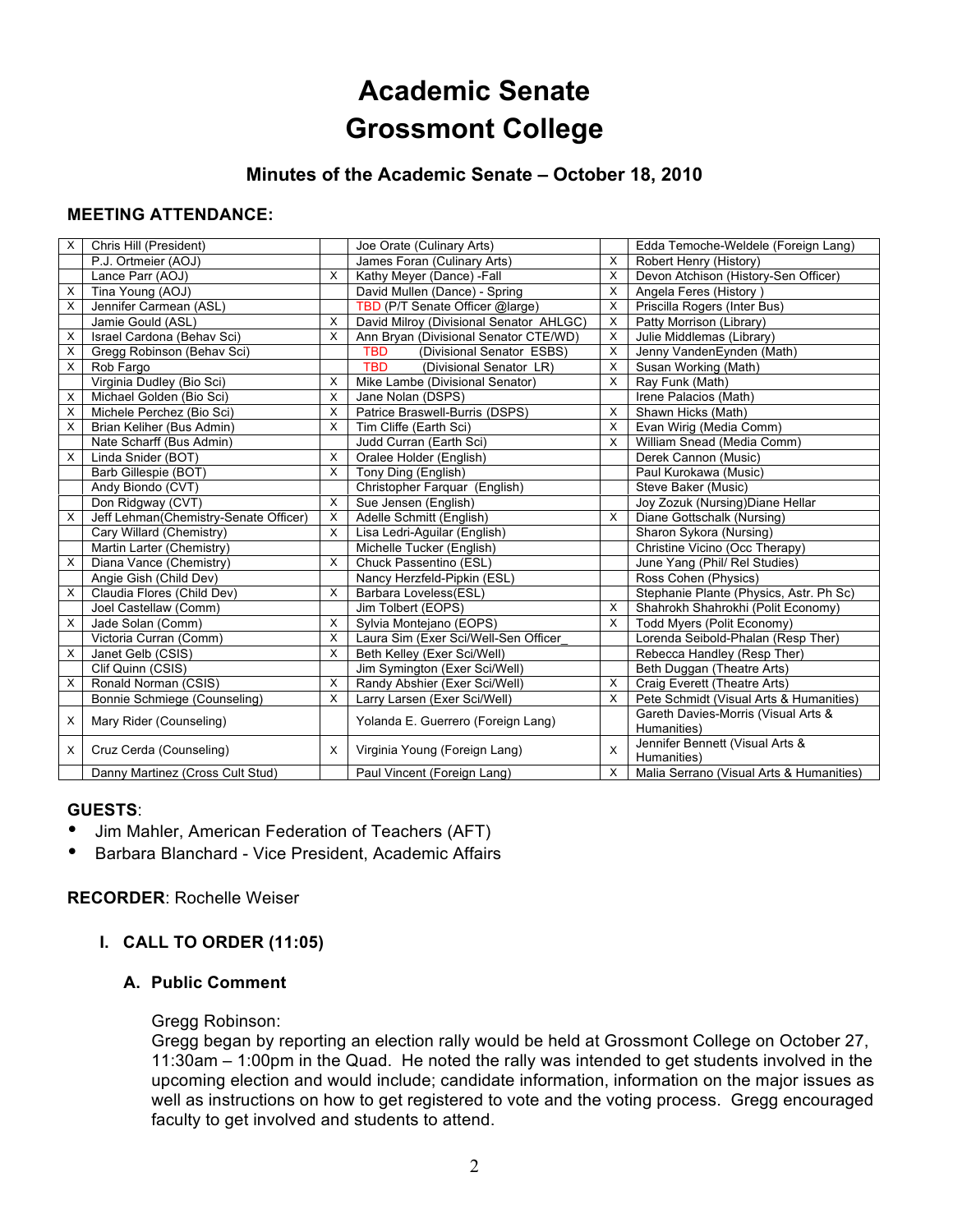Jim Mahler, AFT:

Jim began by noting the candidates running for the Grossmont Cuyamaca Community College District (GCCCD) Board of Governors'; Edwin Hiel and Debbie Justeson. He then noted the ways in which the faculty can be involved in the election; posting signs, working the phone bank, walking a precinct and supporting the COPE fund; the AFT's campaign fund. Jim explained this fund supports the board election and is voluntary. He encouraged all faculty to contribute what they are able to and encouraged them to see him to sign up. It was noted that with the tough economic times ahead of the GCCCD it is beneficial to the faculty to have a Board of Governors that supports faculty and the collegial consultation process.

#### **B. Approval of Agenda**

A motion was made to approve the day's agenda. M/S/U Atchison/Montejano

It was suggested to have Beth Smith, ASCCC treasurer, give an update at the Senate meetings as to what is going on statewide. Chris noted that on most items that have a connection to things going on statewide she does ask Beth for her input and comments. In addition, Beth also notifies the Senate of the need to report when pertinent issues arise.

#### **C. Approval of Minutes from September 20, 2010**

A motion was made to approve the minutes from October 4, 2010. M/S/U Atchison/Flores

#### **II. PRESIDENT'S REPORT**

#### **A. Announcements**

Chris began by reporting the "Big Shakeout" will take place Thursday, October 21 at 10:30am. Chris noted this was a statewide earthquake drill and an opportunity for the Grossmont campus to take part in a realistic earthquake drill. She noted that on Thursday at 10:30am every fire alarm on campus would sound off and then faculty and students were to; drop, cover and hang on. Chris encouraged faculty to read the e-mail and attachment which explained the procedure and expectation for the drill. She encouraged faculty to share the information with their students so that all on campus are aware of what will be going on.

Chris reported that Grossmont College would be celebrating its 50-year anniversary next year and presented the  $50<sup>th</sup>$  year anniversary logo. She noted it would be available on various items; clothing, notebooks, etc…. Oralee noted that the English department had several celebration ideas they would like to forward to the Anniversary Committee and would like the contact information; Chris noted she would forward that information.

Chris reported that book requests were now available in faculty mailboxes and that the bookstore requested that they be turned in as soon as possible. She noted that the sooner requests are turned in, the sooner the bookstore can begin locating books, especially used books, for students.

Chris noted a webinar that was available for faculty regarding identifying at-risk students tomorrow, October 19, from 12:00pm – 1:00pm. She noted that following the meeting she would send an e-mail with the link that would allow faculty to log on and participate.

Chris then reported the Classified Senate would be participating in the Mother Goose Parade by sponsoring a float. She reported that they are looking for volunteers to help with the design and building of float, as well as participation in the parade. Chris noted anyone interested in helping should contact Wendy Corbin.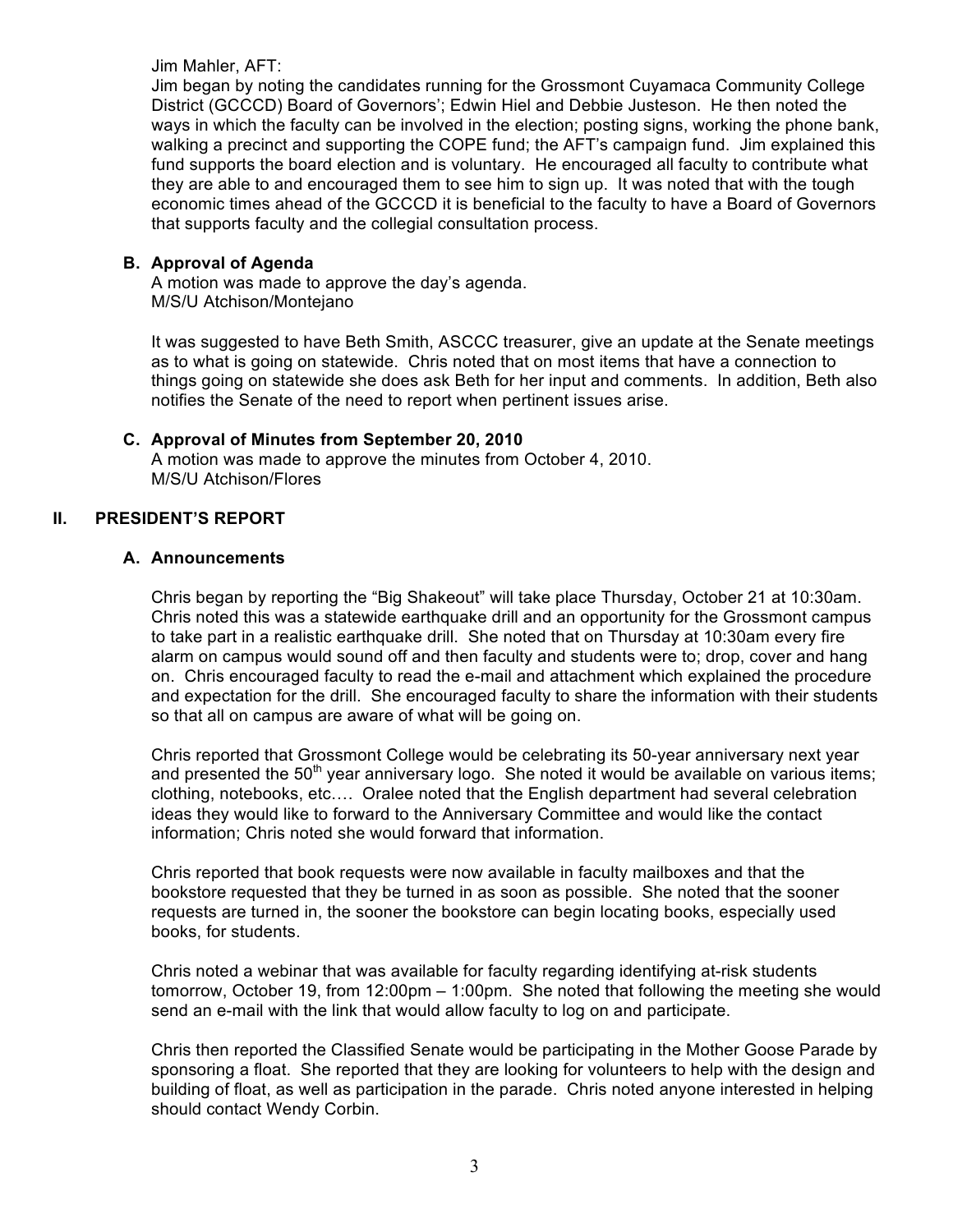Jeff Lehman reported the TTLC had formed a task force to investigate and gather more information on the usage of the classroom clickers. He noted there are three different types being utilized on campus and the task force would like to find out the demand for this technology on campus and would a single standard type be more beneficial. Chris also noted the TTLC is working on developing a 3-6 year technology plan for the campus that involves a vision as well as operations plan; once this is developed it will come to the Academic Senate for discussion. It was noted that the clickers are generally assigned to the classroom for student use; students can purchase the clickers in the bookstore, but there are different types and that is one issue the task force will be working on.

#### **B. Academic Senate President Election- Close nominations – Laura Sim**

Laura began by reviewing the Election timeline. Jeff Lehman reported the electronic ballot would be similar to the last election, but it would be run in-house rather than by an outside vendor; an e-mail would be sent to all faculty that will contain a link to the ballot, then faculty will vote. Laura noted that voting will take place Monday October 25 through 12:00pm Friday October 29 and the results will be announced at the November 1<sup>st</sup> Academic Senate meeting. Laura reported she had no additional nominations via e-mail; she then requested nominations from the floor, none were made; she then officially closed the nominations. She announced Sue Gonda as candidate for Academic Senate President and noted her candidate statement would be available on the Senate website after Thursday October 21. Laura reported an area for write in candidates would be available on the ballot. She then reported the election for the following Divisional Senators would take place at the same time; Learning Resources; English, Behavioral and Social Sciences; and Student Services. Laura noted the following nominations; Student Services-Narges Heidari; Learning Resources-no nominations; English, Behavioral and Social Sciences-Karin Farquar; Laura noted that there had been two other nominees for the English, Behavioral and Social Sciences Division on a prior ballot and they had been notified to ask for their interest in running again. They had not responded to the notification so it was determined they would not be on the ballot as per election rules. Laura asked for any additional nominations from the floor, none were made; she then officially closed the nominations. She again noted that an area for write in candidates would be on the ballot. It was noted that questions regarding the electronic ballot should be directed to Jeff Lehman and candidate statements are to be turned into Rochelle by Thursday October 21 to be posted on the website.

#### **C. Budget Update**

Chris began by reporting the State does have a budget. She highlighted some of the items in the budget that are important to Grossmont College; allotments for EOPS, Career Tech Education, backfill for previous categorical cuts, growth funds and no negative cola. At this time it has not been determined how much GC will receive in these areas. Chris reported as some of these monies are deferred, not yet paid, GC did have to borrow funds internally to cover operating expenses until funds are received. Chris reported that the budget can be re-opened at anytime, possibly when a new governor is elected, and that could mean GC would not receive all the allotted monies.

#### **D. BP/AP 3910 Update**

Chris reported on the discussion that occurred at DEC (Districtwide Executive Committee) regarding the Institutional Code of Ethics. Some of the topics discussed were; removing the term "requirement" from the BP; where does GC define and deal with ethical issues with vendors, contractors, etc. Chris noted the consensus was that the items contained in the BP/AP are items that are already outlined in other areas of policy or in contracts and that this document would unify those areas under an ethical policy. She noted that the BP/AP would be re-written to reflect the idea that it is a guide for ethics within the district and would reference the other policies and contracts that cover the areas mentioned in the document. Jim Mahler, AFT, noted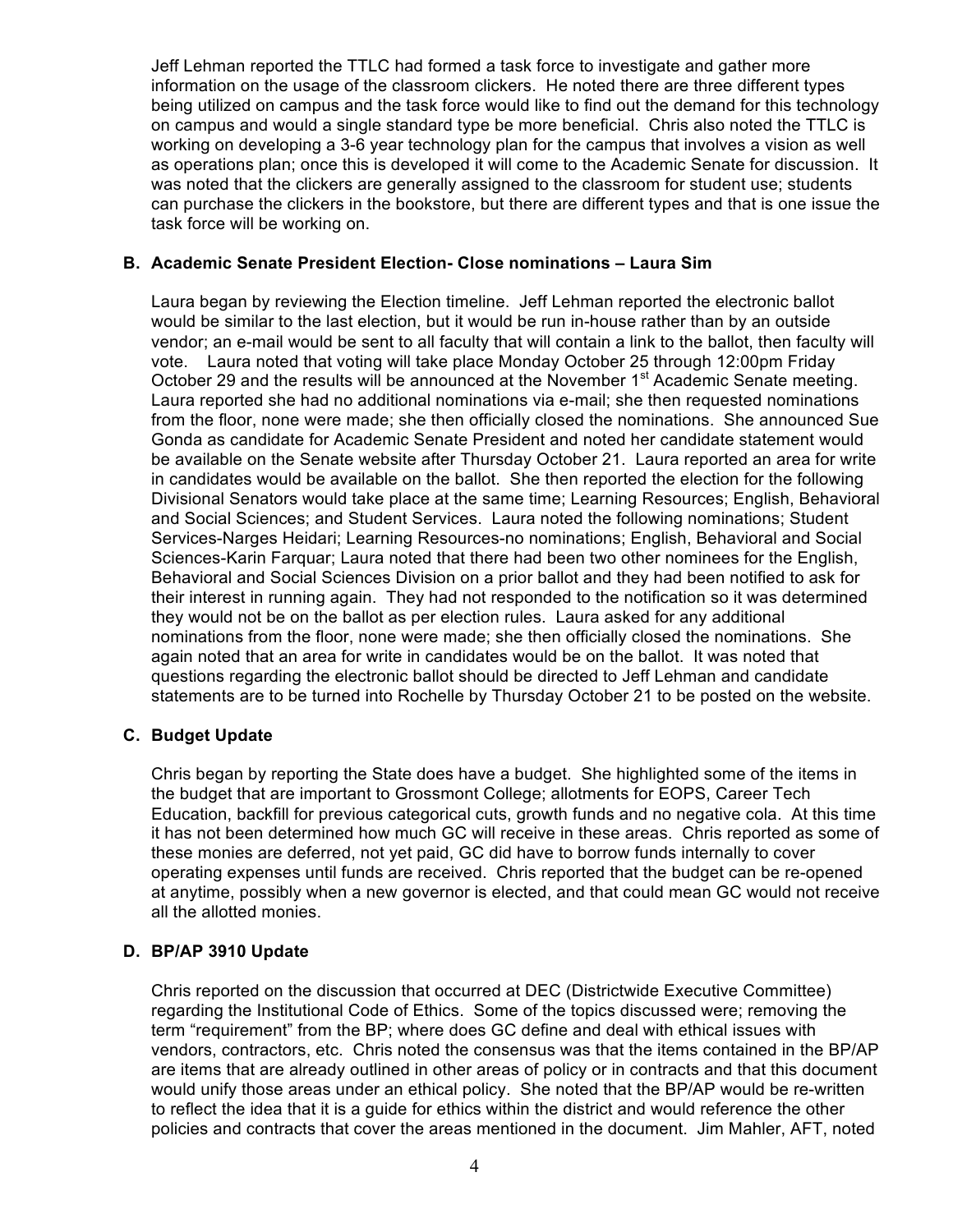that any items mentioned in the document would need to be items already covered in current policies and contracts and if it were to cover anything new, those items would be negotiable. Chris noted that the revised document would be coming to the Academic Senate for review.

#### **E. Report on CI-D workshops**

Chris began by noting that several members of the Senate had attended a CI-D (course identification number) workshop recently. The CI-D Project involves community college and CSU faculty who are working on creating common course identifiers for a discipline, common course numbers, common descriptions, content areas and objectives. Chris reviewed the list of disciplines currently being reviewed and reported that Grossmont had several faculty members participate in the meetings. Chris also noted that with the passage of SB 1440 community colleges would be creating transfer degrees; she then reviewed the requirements for those degrees as outlined in the bill. She noted that if the 112 California Community Colleges each created their own degree it would be more confusing for students. In order to facilitate this process the Academic Senate for California Community Colleges (ASCCC) is trying to put together a "model transfer degree" in each discipline using input from the various disciplines and that this work is being done is through the ongoing CI-D Project.

Chris reported that as the CI-D workgroups come up, they will request to send faculty to participate and this would allow input from GC faculty on their discipline. Several senators reported on their participation in the workgroups; all agreed it was very beneficial. Chris then reviewed the CI-D website, she would be sending an e-mail with a link to it, and encouraged all faculty to review their discipline and sign up for the discipline lists. Discussion occurred regarding courses that would not be included in the transfer degrees and what would happen to those. Chris noted that the transfer degrees are an option for GC to offer and that some highunit degrees are still being discussed. She reiterated that the transfer degrees are still in the discussion phase and that these degrees will not necessarily affect the GE Packages and degrees GC currently offers. It was noted that in order for a student to qualify for the transfer degree they will need to declare a major and the degree guarantees transfer to a school within the CSU system, although perhaps not their first choice.

#### **F. Semester Withdrawal Deadline-Barb Blanchard**

Barb began by reporting on a discussion that occurred in the Enrollment Strategies Committee regarding drop dates, how they relate to student success and if GC should consider moving that date up or not. She then presented the handout on Title 5-Withdrawal Policies, which contains the requirements for community colleges. Barb noted that GC currently uses the farthest point in the term allowed for withdrawal with a "W". She reported that Enrollment Strategies would like the Academic Senate to discuss the issue as well and to add their input to the discussion. She noted that the Enrollment Strategies Committee discussed moving the drop date to the 50% mark in the semester and whether or not this would encourage students to move to other courses that may be a better fit for them and/or generate greater student success. Chris asked the Senators to discuss with their constituents what the pluses and minuses to changing the withdrawal deadline are and will gather information regarding other area colleges' withdrawal policies; all information and input will return for another discussion.

#### **III. COMMITTEE REPORTS**

None